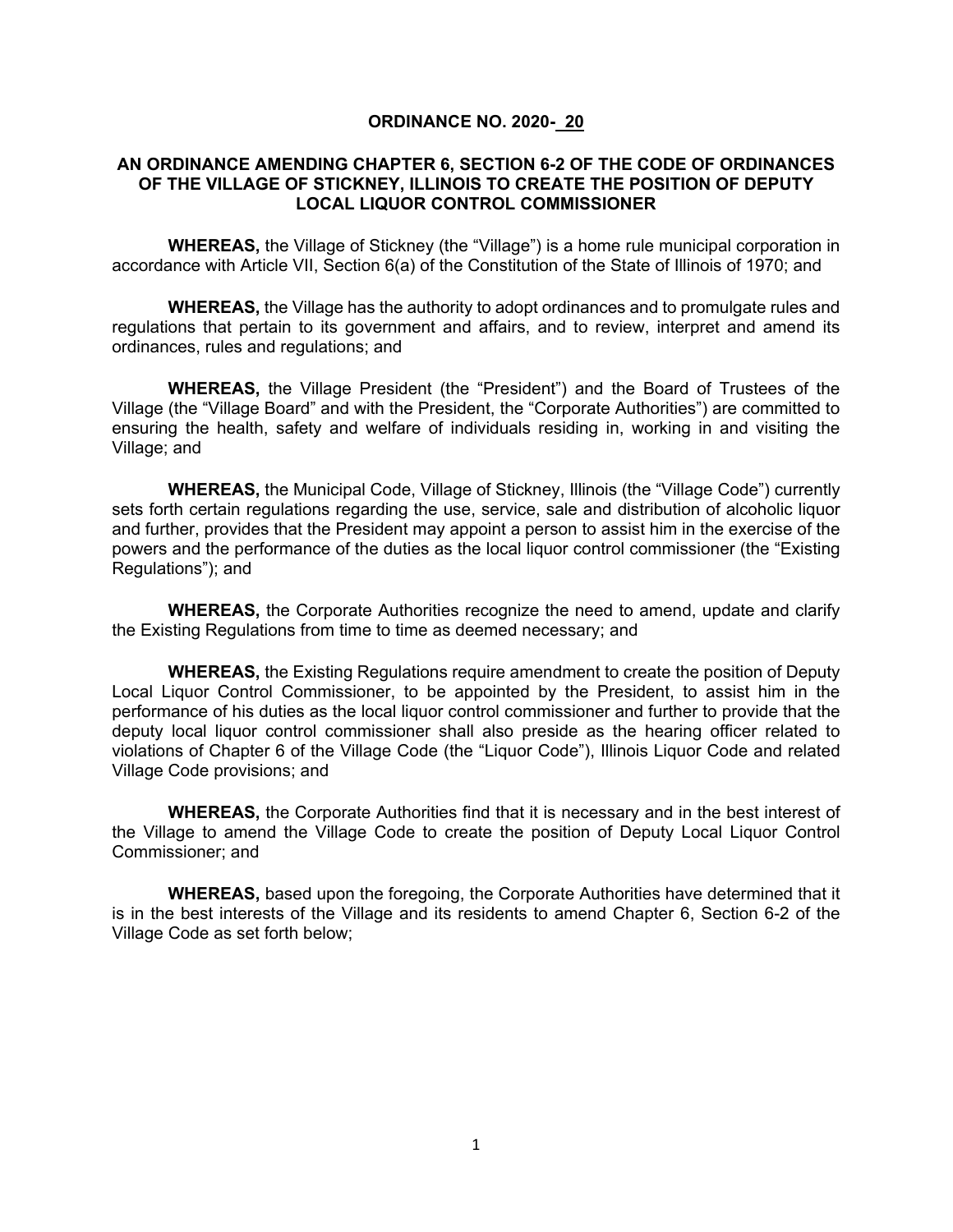### **NOW, THEREFORE, BE IT ORDAINED BY THE PRESIDENT AND BOARD OF TRUSTEES OF THE VILLAGE OF STICKNEY, COOK COUNTY, ILLINOIS, as follows:**

# **ARTICLE I. IN GENERAL**

#### **SECTION 1. INCORPORATION CLAUSE.**

The Corporate Authorities hereby find that all of the recitals hereinbefore stated as contained in the preambles to this Ordinance are full, true and correct and do hereby, by reference, incorporate and make them part of this Ordinance as legislative findings.

#### **SECTION 2. PURPOSE.**

The purpose of this Ordinance is to amend Chapter 6, Section 6-2 of the Village Code to update, amend, and clarify the Village's Existing Regulations to create the position of Deputy Local Liquor Control Commissioner, and to authorize the President or his designee to take all actions necessary to carry out the intent of this Ordinance.

#### **ARTICLE II.**

# **AMENDMENT OF CHAPTER 6, SECTION 6-2 OF THE MUNICIPAL CODE, VILLAGE OF STICKNEY, ILLINOIS**

#### **SECTION 3. AMENDMENT OF CHAPTER 6, SECTION 6-2.**

That Chapter 6, Section 6-2 of the Village Code is hereby amended, notwithstanding any provision, ordinance, resolution or Village Code section to the contrary, by striking out any language to be removed or repealed and underlining new language as follows:

#### **Sec. 6-2. – Local liquor control commissioner; Deputy local liquor control commissioner.**

- (a) Generally. The village president shall be the local liquor control commissioner and shall be charged with the administration of the Liquor Control Act, and of such ordinances and resolutions relating to alcoholic liquor as may be enacted. The village president may appoint a deputy local liquor control commissioner as defined herein person to assist him in the exercise of the powers and the performance of the duties. The local liquor control commissioner may also appoint any other qualified person or persons to assist in the exercise of the powers and performance of the duties imposed on the local liquor control commissioner by law and the provisions of this chapter, and of such ordinances and resolutions relating to alcoholic liquor as may be enacted.
- (b) Entry powers. The local liquor control commissioner or his or her authorized designee are is hereby given the power to enter or to authorize any law enforcing officer to enter at any time upon any premises licensed under this chapter to determine whether any of the provisions of the Liquor Control Act, or any rules or regulations adopted by him or by the state commission have been or are being violated, and at such time to examine the premises of the licensee in connection therewith.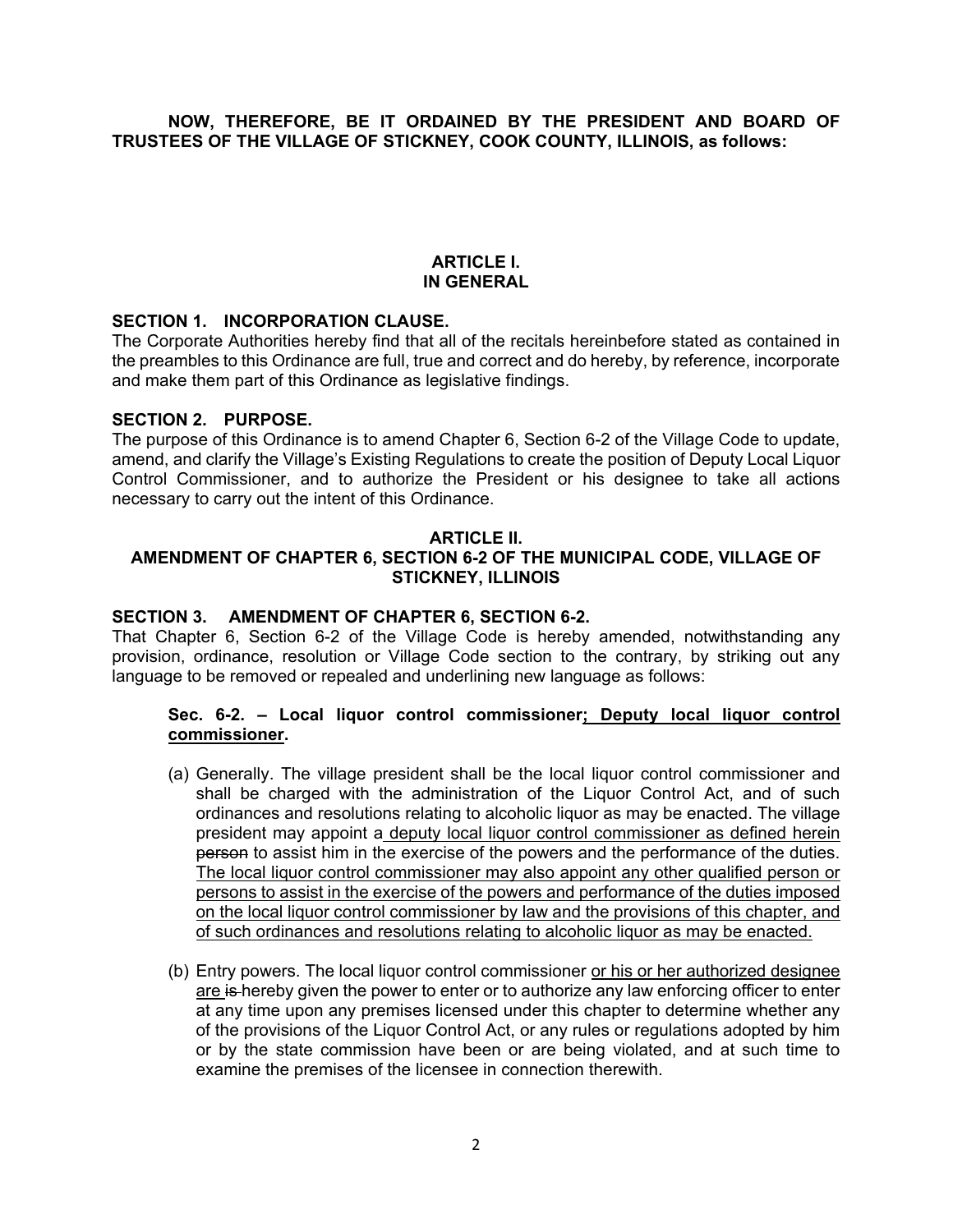- (c) Adoption of rules. The local liquor control commissioner shall have the power to adopt such rules and regulations consistent with this chapter that the local liquor control commissioner deem(s) necessary to carry on his or her functions and duties and for the efficient administration of this chapter.
- (d) Compensation of the Local Liquor Control Commissioner/Village President.
	- **\* \* \* \* \* \* \* \* \* \* \***
- (e) Deputy local liquor control commissioner.
	- (1) *Position created*. There is hereby created the position of deputy local liquor control commissioner. The deputy local liquor control commissioner shall be appointed by and serve at the pleasure of the village president. The deputy local liquor control commissioner shall only be authorized to perform the actions authorized by this chapter when specifically authorized, in writing, by the village president. As provided for above, the village president shall appoint the deputy local liquor control commissioner to assist him or her in the performance of their duties as the local liquor control commissioner. The deputy local liquor control commissioner may also serve as a hearing officer related to violations of Chapter 6 of the Village Code (the "Liquor Code"), Illinois Liquor Code and related Village Code provisions. Notwithstanding the above, the deputy local liquor control commissioner shall not take any actions under this chapter unless specifically authorized, in writing, by the village president.
	- (2) *Powers*. Only when activated via written authorization of the village president, the deputy local liquor control commissioner shall be vested with the same powers as the local liquor control commissioner as provided for in this chapter and shall act on behalf of and at the request of the local liquor control commissioner and shall be empowered:
		- i. To enter or to authorize any law enforcing officer to enter at any time upon any premises licensed pursuant to this chapter to determine whether any of the provisions of the Liquor Control Act, or of the Liquor Code, or any rules or regulations adopted by the Village, the local liquor control commissioner, or by the State Liquor Control Commission have been or are being violated, and at such time to examine the premises of the licensee in connection therewith:
		- ii. To receive complaints from any resident of the Village or to investigate on his/her own initiative any alleged violation of any law of the United States relating to the sale of alcoholic liquor, any provision of the Liquor Control Act, or any provisions of the Liquor Code or any rules or regulations promulgated pursuant to one or all of them, that have been or are being violated and to act upon such complaints in the manner as provided by law or ordinance;
		- iii. To determine that a hearing shall be held in relation to alleged violations by a licensee and to sign the notices of hearing in the name of the Commissioner; and
		- iv. To review all license applications.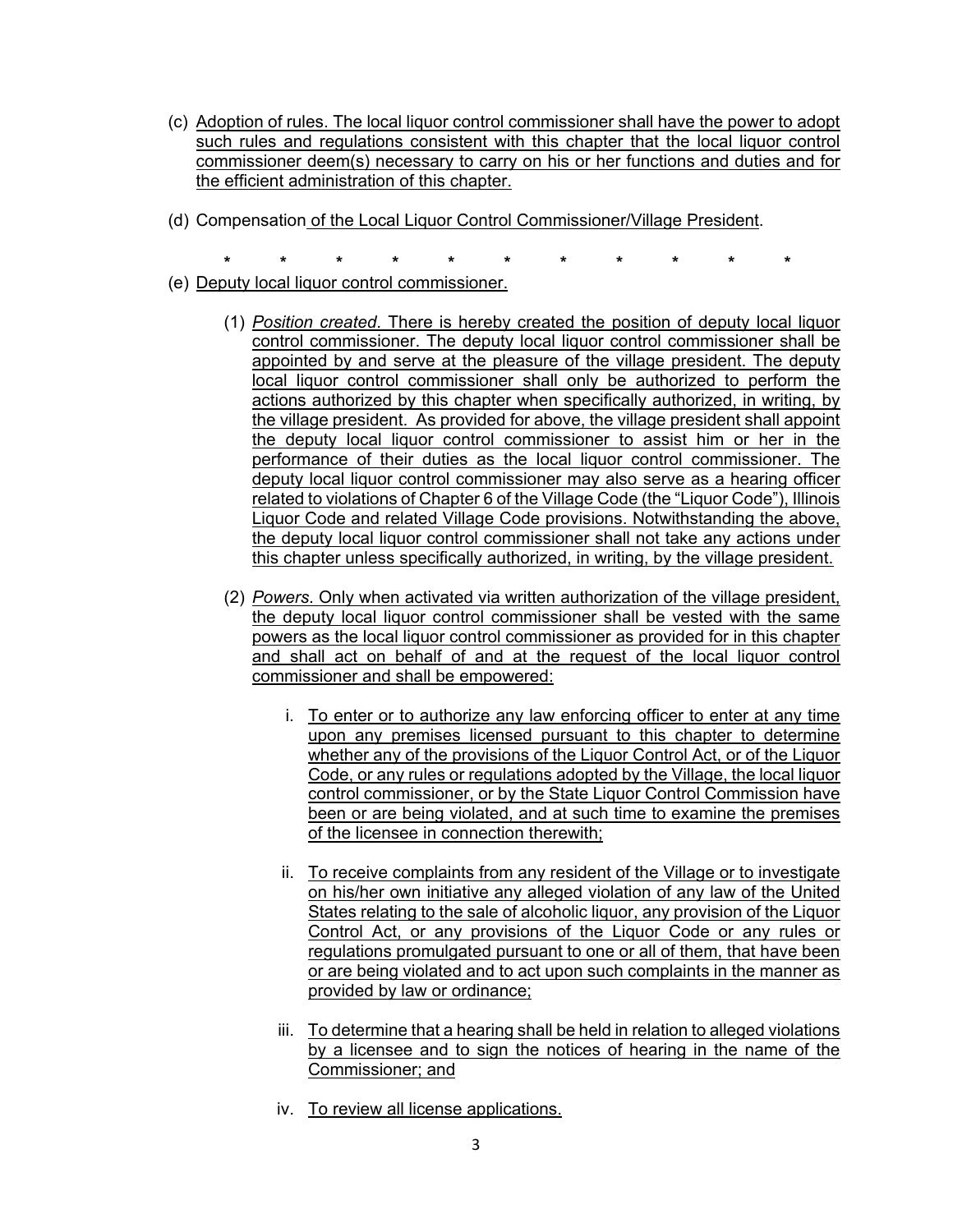- (3) *Hearing*. Only when activated in writing by the village president, the deputy local liquor control commissioner may hold and preside over hearings to suspend for not more than thirty (30) days, revoke or impose a fine against, or take emergency actions and hold re-hearings on such matters and enter modified orders thereon as set forth by Statute or ordinance in relation to all liquor licenses issued for premises within the Village.
- (4) *Qualifications*. The deputy local liquor control commissioner shall be a licensed attorney and shall further be authorized under Illinois law to serve as a hearing officer related to violations of the Liquor Code, Illinois Liquor Code and related Village Code provisions.
- (5) *Bond*. The deputy local liquor control commissioner, before entering upon the duties of his/her office, may be required to give bond in an amount to be fixed by the Village Board payable to the Village, with good and sufficient sureties to be approved by the Village Finance Director. The bond, when not otherwise provided for by law or ordinance, shall be conditioned upon the prompt accounting for and return of the payment to the Village or its proper officers or persons entitled thereto of all monies or properties that may come into his or her hands by virtue of this office.
- (6) *Compensation*. The deputy local liquor control commissioner shall be compensated as provided for in the annual appropriation ordinance.

# **SECTION 3.1. OTHER ACTIONS AUTHORIZED.**

The officers, employees and/or agents of the Village shall take all action necessary or reasonably required to carry out, give effect to and consummate the amendments contemplated by this Ordinance and shall take all action necessary in conformity therewith. The officers, employees and/or agents of the Village are specifically authorized and directed to draft and disseminate any and all necessary forms or notices to be utilized in connection with the intent of this Ordinance.

# **ARTICLE III. HEADINGS, SAVINGS CLAUSES, PUBLICATION, EFFECTIVE DATE**

# **SECTION 4. HEADINGS.**

The headings of the articles, sections, paragraphs and subparagraphs of this Ordinance are inserted solely for the convenience of reference and form no substantive part of this Ordinance nor should they be used in any interpretation or construction of any substantive provision of this Ordinance.

# **SECTION 5. SEVERABILITY.**

The provisions of this Ordinance are hereby declared to be severable and should any provision of this Ordinance be determined to be in conflict with any law, statute or regulation by a court of competent jurisdiction, said provision shall be excluded and deemed inoperative, unenforceable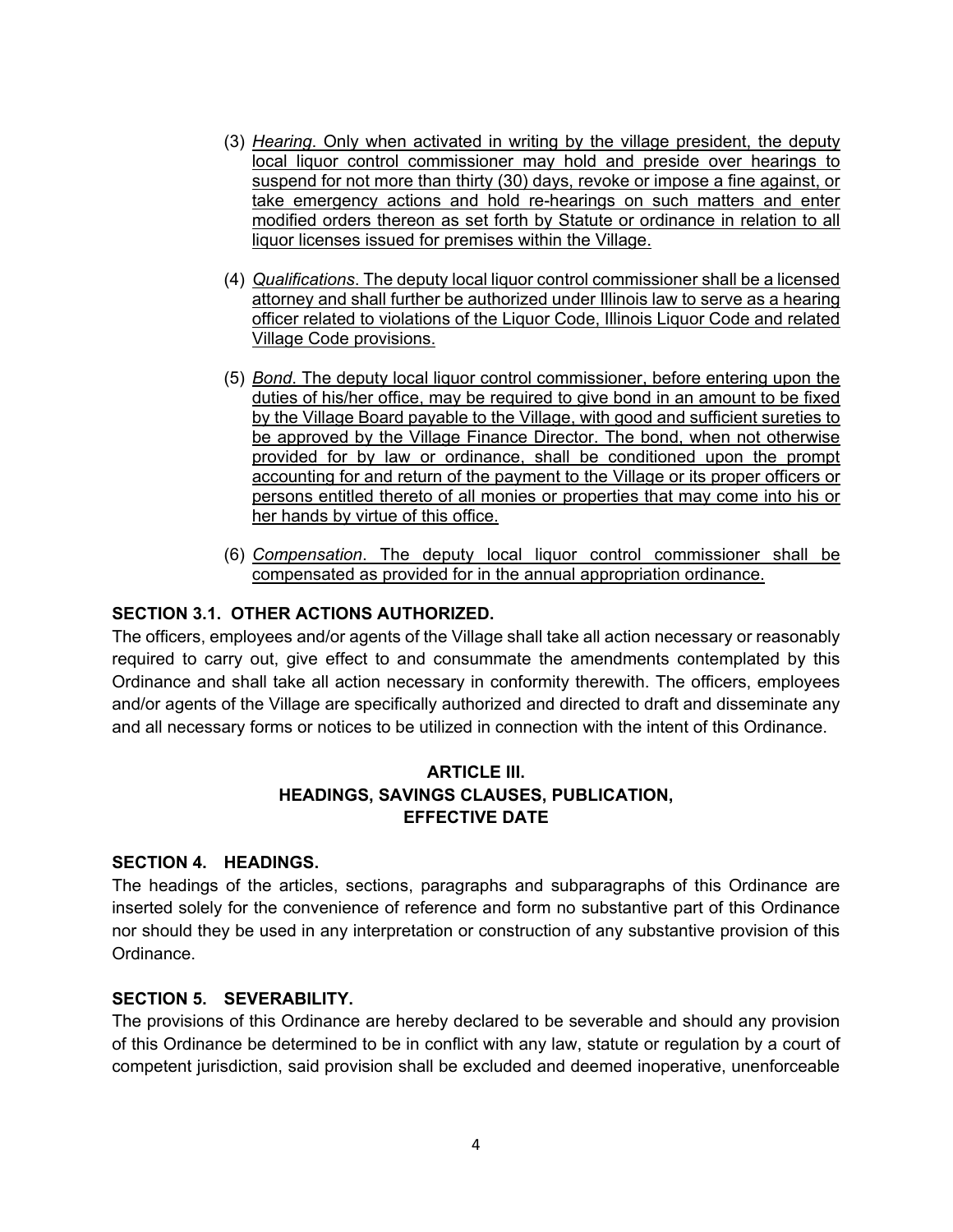and as though not provided for herein and all other provisions shall remain unaffected, unimpaired, valid and in full force and effect.

# **SECTION 6. SUPERSEDER.**

All code provisions, ordinances, resolutions, rules and orders, or parts thereof, in conflict herewith are, to the extent of such conflict, hereby superseded.

# **SECTION 7. PUBLICATION.**

A full, true and complete copy of this Ordinance shall be published in pamphlet form or in a newspaper published and of general circulation within the Village as provided by the Illinois Municipal Code, as amended.

# **SECTION 8. EFFECTIVE DATE.**

This Ordinance shall be effective and in full force and effect immediately after its passage, approval and publication in accordance with Illinois law.

(THE REMAINDER OF THIS PAGE INTENTIONALLY LEFT BLANK)